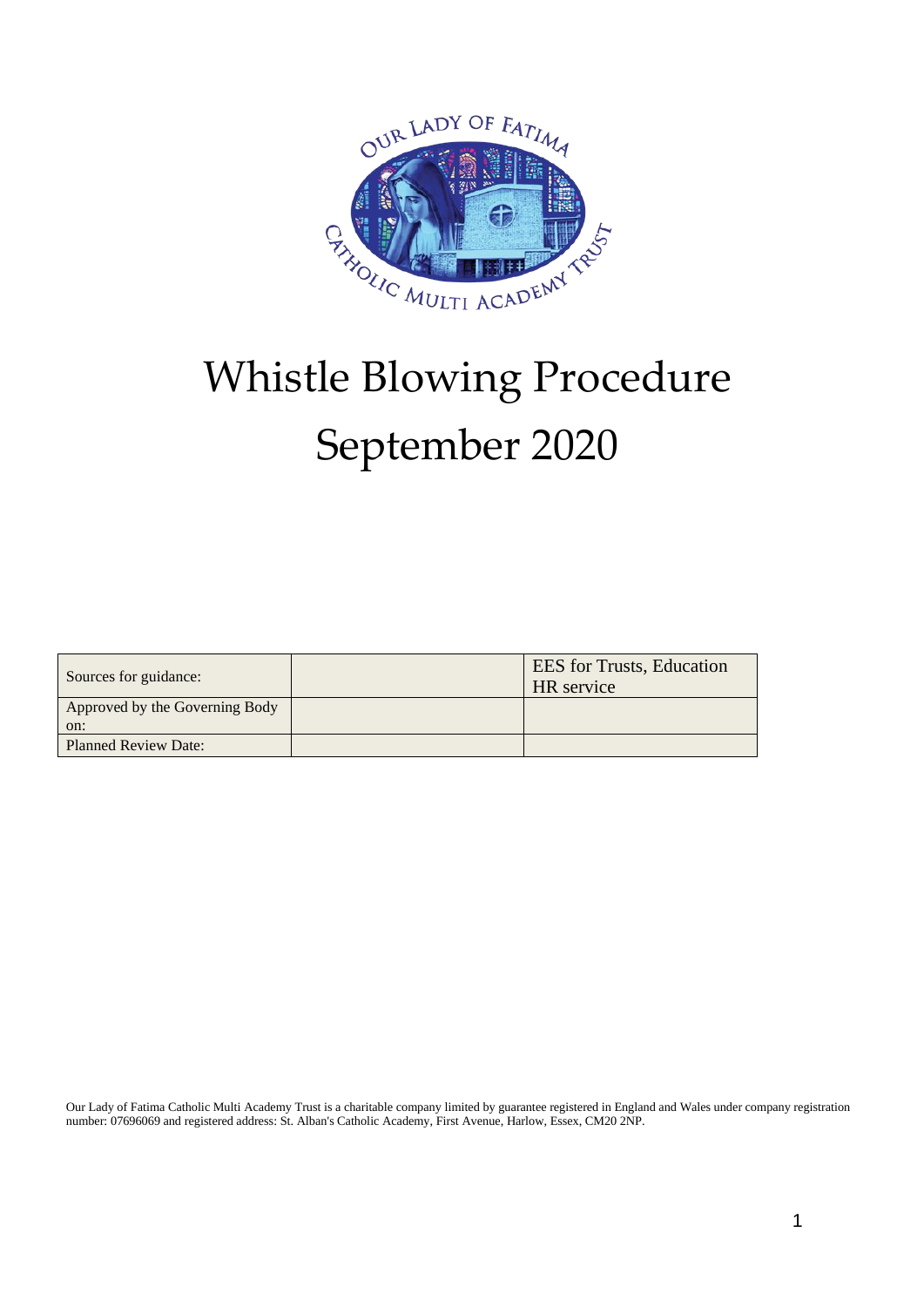# **Contents**

| 1.   |  |
|------|--|
| 2.   |  |
| 2.1. |  |
| 2.2  |  |
| 2.3  |  |
| 2.4  |  |
| 3.   |  |
| 3.1  |  |
| 3.2  |  |
| 4.   |  |
| 5.   |  |
| 6.   |  |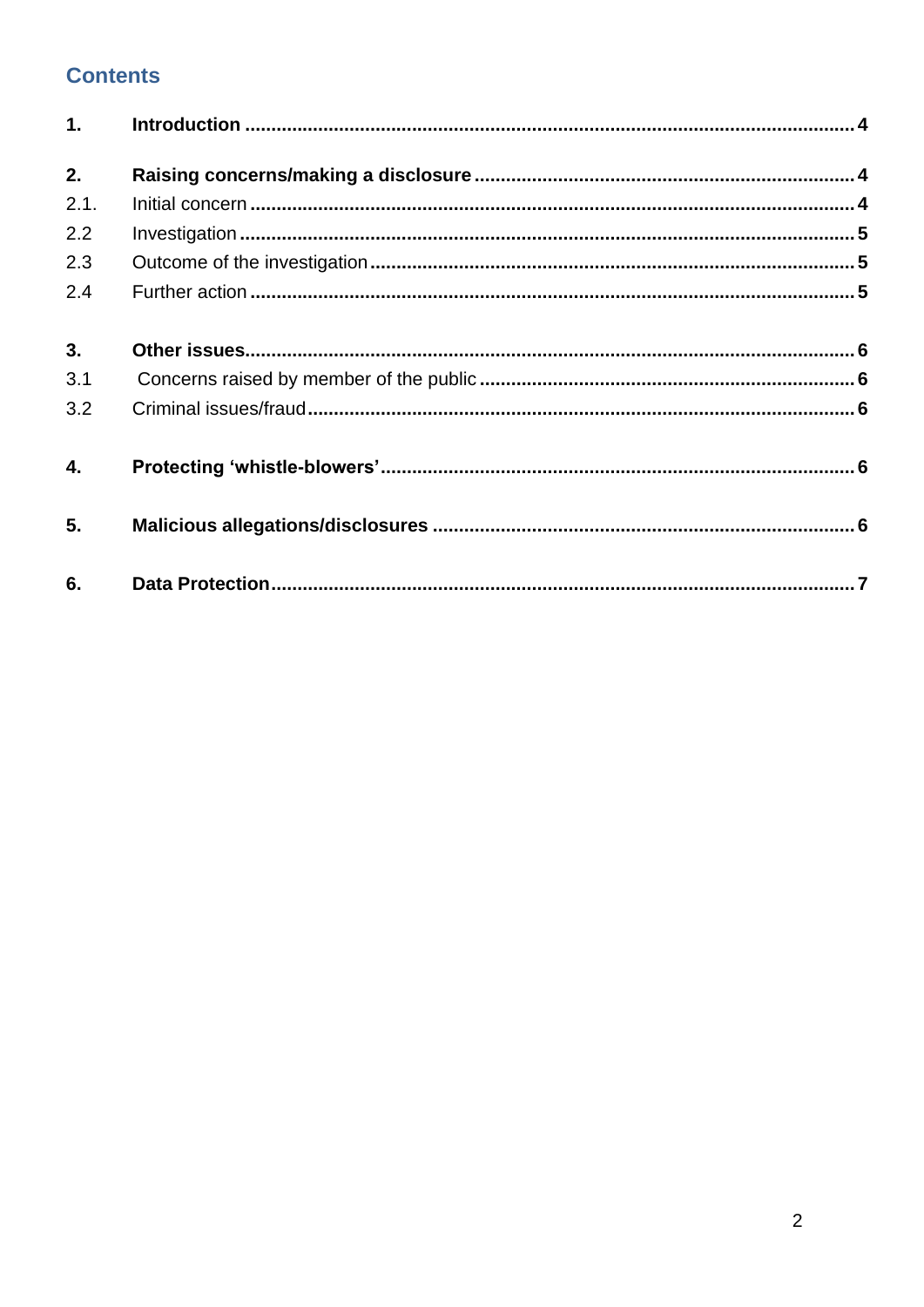#### **1. Introduction**

It is important to the Trust that any suspected fraud, misconduct, malpractice or wrongdoing by workers or employees of the Trust is reported and properly dealt with. The Trust is committed to creating an open and supportive environment where individuals feel able to "speak up" about any genuine concerns regarding the alleged wrongful conduct of the employer, or about the conduct of a fellow employee, or any third party.

This policy sets out the framework for how issues can be raised confidentially internally, and/or if necessary, outside the management structure of the Trust to a prescribed body (see 2.1 below). All disclosures will be handled consistently and fairly and appropriate action will be taken by the Trust to resolve the issue in line with this policy.

This policy applies to all employees, trustees and governors. Volunteers and other individuals engaged to work at or provide services to the Trust, including agency workers and contractors, are encouraged to use it where appropriate.

**1.1.** The law\* provides protection for employees or workers who raise legitimate concerns about specified matters. These are called "qualifying disclosures". A qualifying disclosure is one made in the public interest by an employee or worker who has a reasonable belief that there has been or is likely to be:

- a breach of any legal obligation;
- a miscarriage of justice;
- a criminal offence;
- a danger to the Health and Safety of any individual;
- damage to the environment; or
- deliberate concealment of information about any of the above

Some examples of qualifying disclosures in a school context may include:

- Fraudulent acts (e.g. manipulation of accounting records/finances, inappropriate use of funds, decision making for personal gain, abuse of position to influence decisions);
- Breaches of acceptable professional and ethical standards;
- Breaches of the Trust's Health and Safety policy entailing danger to staff or pupils; and/or
- Breaches of any of the Trust's policies or the Code of Conduct.

It is not necessary for the employee or worker to have proof that such an act is being, has been, or is likely to be, committed - a reasonable belief is sufficient.

For the purposes of this policy the term "whistle-blower" refers to the individual making the disclosure.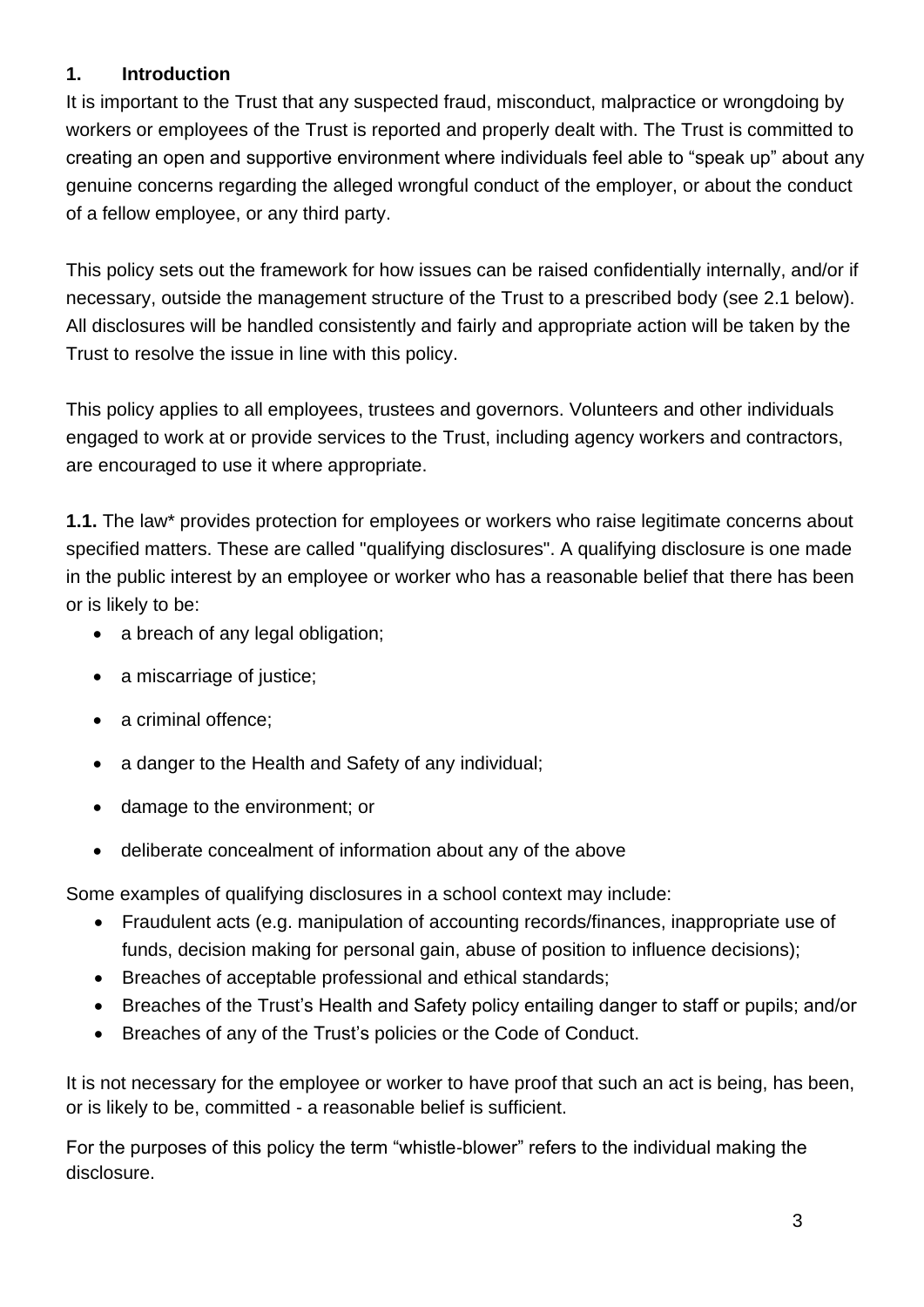**1.2.** The whistle-blower must reasonably believe they are making the disclosure in the public interest (i.e. it affects others such as pupils in the Trust or members of the public). This means that personal grievances and complaints (e.g. a concern about their own contractual terms) are not usually covered by this policy and should be dealt with under the Trust's Grievance Procedure.

## <span id="page-3-0"></span>**2. Raising concerns/making a disclosure**

## <span id="page-3-1"></span>**2.1. Initial concern**

The Trust Board encourages the "whistle-blower" to raise the matter internally in the first instance. Concerns should normally be raised initially with the whistle-blower's line manager. Where the concerns relate to the whistle-blower's line manager, the complaint should be brought to the attention of a more senior manager, responsible officer, Executive headteacher, the Chair of the Local Governing Body or Chair of the Board of Trustees.

If the whistle-blower considers the matter too serious or sensitive to raise it internally they may refer the matter to an external prescribed body. A prescribed body is an organisation, normally with some regulatory function (for example the Health and Safety Executive), which is prescribed by the Secretary of State for the purposes of the Act who an individual may make a protected disclosure to. Any such disclosure to a prescribed body will qualify for protection under the Act. A list of prescribed bodies is available at the following link:

[https://www.gov.uk/government/uploads/system/uploads/attachment\\_data/file/360648/bis-14-](https://www.gov.uk/government/uploads/system/uploads/attachment_data/file/360648/bis-14-1077-blowing-the-whistle-to-a-prescribed-person-the-prescribed-persons-list-v4.pdf) [1077-blowing-the-whistle-to-a-prescribed-person-the-prescribed-persons-list-v4.pdf](https://www.gov.uk/government/uploads/system/uploads/attachment_data/file/360648/bis-14-1077-blowing-the-whistle-to-a-prescribed-person-the-prescribed-persons-list-v4.pdf)

In the event that the whistle-blower feels a disclosure should be referred to an external prescribed body some of the relevant bodies are also set out below:

| <b>Nature of disclosure:</b>               | <b>External reporting/Prescribed body:</b>                                          |
|--------------------------------------------|-------------------------------------------------------------------------------------|
| Fraud or financial<br>malpractice (see 3.2 | <b>Education &amp; Skills Funding Agency</b>                                        |
| below)                                     | https://www.gov.uk/government/organisations/education-and-skills-<br>funding-agency |
|                                            |                                                                                     |
| Child Protection/                          | <b>Local Authority Designated Officer</b>                                           |
| Safeguarding issues                        | Essex Duty Line: 03330 139 797                                                      |
|                                            | NSPCC Whistleblowing helpline: 0800 028 0285                                        |
|                                            | Email: help@nspcc.org.uk                                                            |
| Data protection issues                     | <b>Information Commissioner</b>                                                     |
|                                            | https://ico.org.uk/                                                                 |
| <b>Health and Safety</b>                   | <b>Health and Safety Executive</b>                                                  |
| issues                                     | http://www.hse.gov.uk/                                                              |

If a concern is raised verbally it should be followed up in writing wherever possible.

The whistle-blower has no responsibility for investigating the matter - it is the Trust's responsibility to ensure that an appropriate investigation takes place.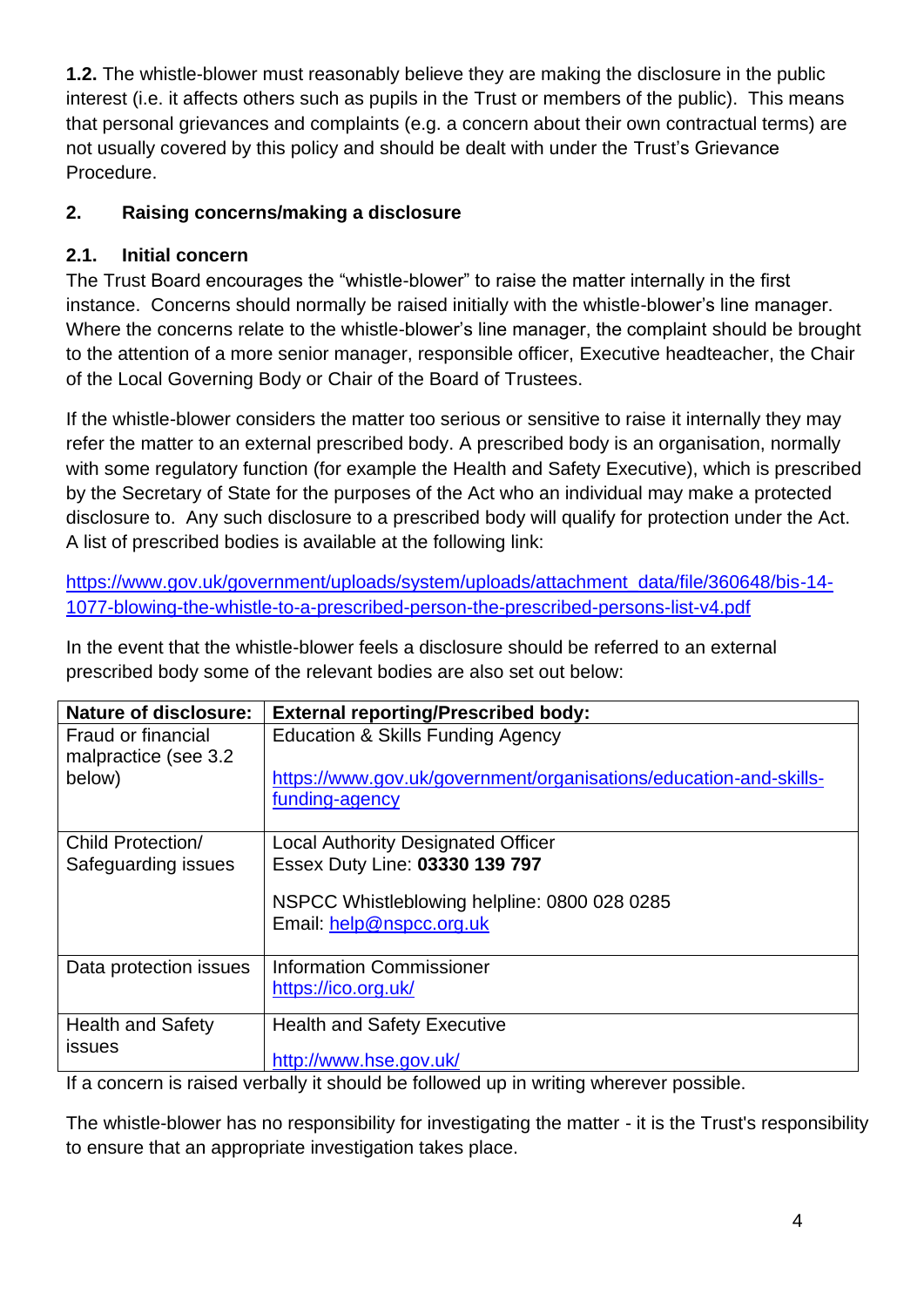Where the complaint is serious, for example involving fraud, theft or other potential gross misconduct by an employee, the whistle-blower should act quickly to report it but should not mention it to the subject of the complainant or other colleagues as this could affect the investigatory process.

The timescales for handling disclosures will differ depending on the nature of the disclosure made but all disclosures (whether formal or informal) will be acknowledged within 2 working days.

#### <span id="page-4-0"></span>**2.2 Investigation**

On receipt of a disclosure, an investigation into the matter will be arranged. The investigation may involve the whistle-blower and other individuals involved giving a written statement. Any investigation will be carried out promptly and confidentially.

If a whistle-blower wishes to remain anonymous this should be raised with the person to whom the initial disclosure is made. In some cases this may be possible but in more serious cases where disciplinary action may have to be taken against others this may be more difficult. The Trust is committed to protecting the well-being of the whistle-blower whilst this policy is followed.

The whistle-blower's statement (where available) will be taken into account, and he/she will be asked to comment on any additional evidence obtained. The person responsible for the investigation may ask the whistle-blower to attend a meeting to gather all the information needed to ensure a clear understanding of the situation.

Where a meeting is held, the whistle-blower may be accompanied by a trade union representative or work colleague if they wish and where possible the dates/times will be agreed to facilitate this.

## <span id="page-4-1"></span>**2.3 Outcome of the investigation**

The person who carried out the investigation will take any necessary action, which may include reporting the matter to relevant managers within the Trust and/or an appropriate prescribed body (if this has not already taken place).

On conclusion of any investigation, the whistle-blower will be told the outcome of the investigation (in as much detail as is deemed appropriate in the circumstances) and what action is to be taken or is proposed. If no action is to be taken, the reason for this will be explained.

Where a concern is raised anonymously the Trust will not ordinarily be able to provide feedback to the whistle-blower and any action taken as a result of an anonymous disclosure may be limited. The Trust will take all appropriate steps to investigate such a disclosure in line with the level of information provided. If an anonymous whistle-blower wishes to seek feedback from the Trust an appropriate anonymised email address should be provided.

## <span id="page-4-2"></span>**2.4 Further action**

Where having raised an initial concern and the whistle-blower has a genuine belief that the Trust has failed to take appropriate action or investigate the issue properly and they wish to pursue the matter further, they may report their concern to the another relevant person in the Trust (see 2.1) or to an appropriate prescribed body (if this has not already been reported).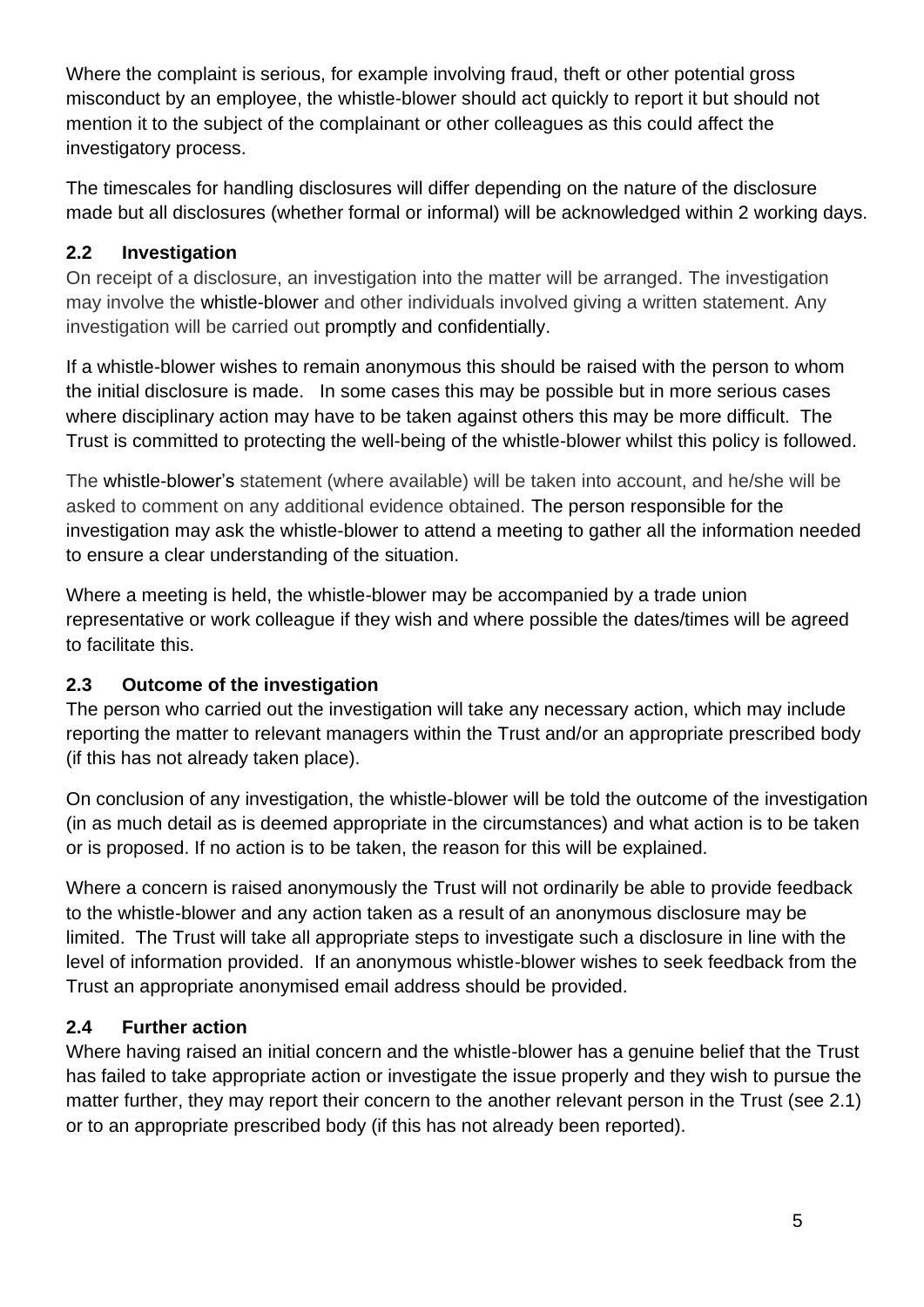This person may arrange for further investigation to be carried out, make any necessary further enquiries and/or make their own report. On the conclusion of any further investigation, they will take appropriate action which may include reporting the matter to a prescribed body if this has not taken place at an earlier stage in the process.

## <span id="page-5-0"></span>**3. Other issues**

## <span id="page-5-1"></span>**3.1 Concerns raised by member of the public**

Where complaints are received from members of the public, the Trust's formal complaints procedure will be followed, unless the complaint relates to the specific conduct or performance of an individual employee/worker in which case the Disciplinary Procedure may need to be instigated.

# <span id="page-5-2"></span>**3.2 Criminal issues/fraud**

In the event of the allegation being of a very serious nature, for example relating to a fraud or other potential gross misconduct offence, there may be a need to involve the Trust's auditors and/or the police or other appropriate authorities. This should normally be agreed initially by Chair of the Trust Board who should, in turn, and where appropriate, will keep these other authorities informed.

The Trust must notify the Secretary of State via the Education & Skills Funding Agency of any instances of fraud, theft or irregularity where the value exceeds £5,000 individually, or £5,000 cumulatively in any financial year. Any unusual or systematic fraud, regardless of value, must also be reported.

Advice may be sought from the Trust's legal advisers before involving the police in any such internal complaint or allegation.

## <span id="page-5-3"></span>**4. Protecting 'whistle-blowers'**

**4.1** Any whistle-blowers who make protected disclosures in line with this procedure have the right not to be dismissed, subjected to any other detriment, or victimised, because they have made a disclosure. This means continued employment and opportunities for promotion or training will not be affected because the whistle-blower has raised a legitimate concern.

**4.2** Whistle-blowers should report any harassment or victimisation to an appropriate manager as soon as practicable. The Trust will take all reasonable steps to prevent/address such harassment or victimisation. Victimisation of a whistle-blower for making a protected disclosure will be considered a disciplinary matter and will be dealt with under the Trust's Disciplinary Procedure.

**4.3** Whistle-blowers may find the process of reporting an issue/wrongdoing difficult and uncomfortable. The Trust will take all reasonable steps to support the whistle-blower which may include access to an external counselling service. The whistle-blower may also be referred to the charity Protect (previously known as Public Concern at Work) [www.pcaw.org.uk](http://www.pcaw.org.uk/) for information and advice.

## <span id="page-5-4"></span>**5. Malicious allegations/disclosures**